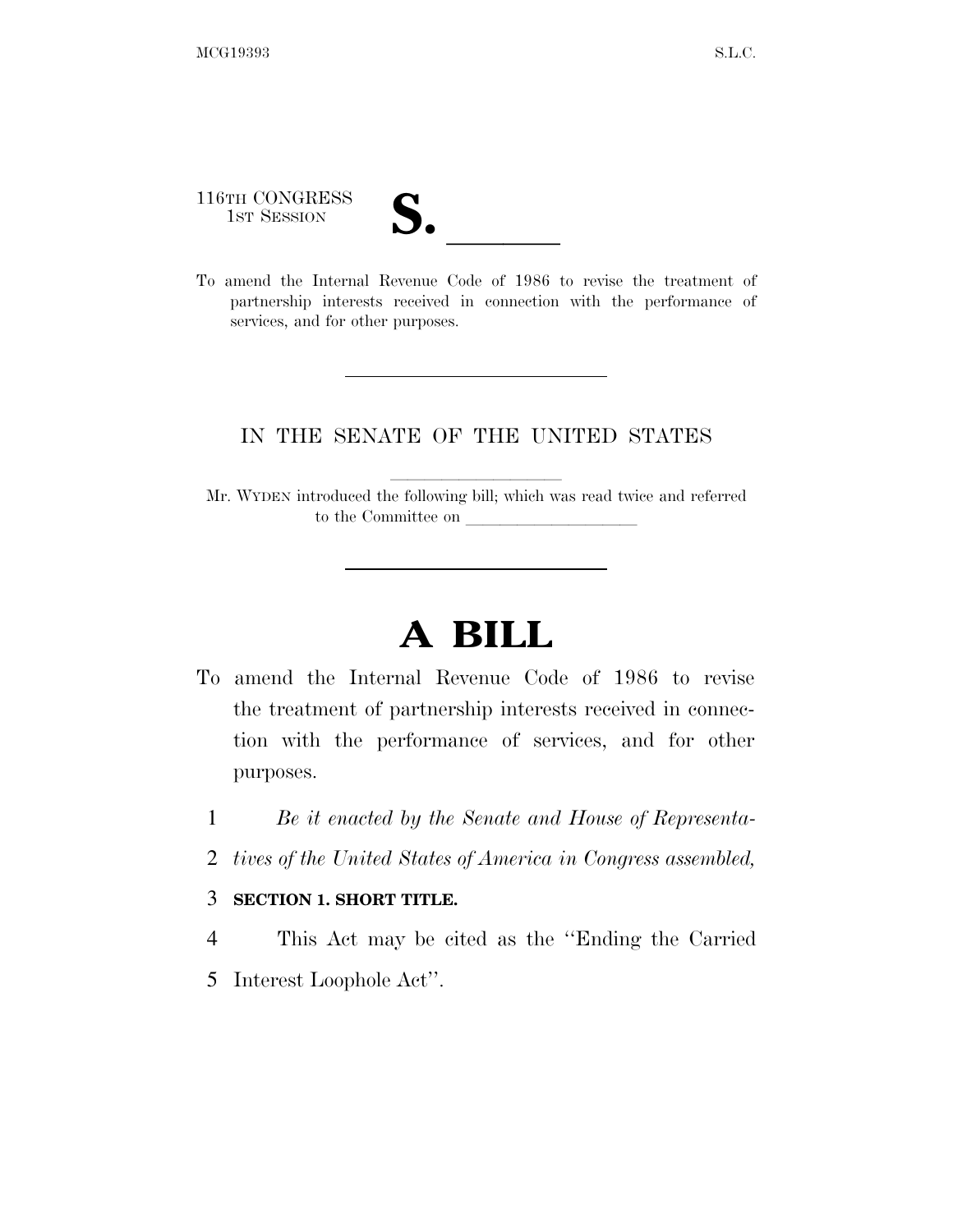| 1              | SEC. 2. PARTNERSHIP INTERESTS TRANSFERRED IN CON-           |
|----------------|-------------------------------------------------------------|
| $\overline{2}$ | NECTION WITH PERFORMANCE OF SERVICES.                       |
| 3              | (a) MODIFICATION OF ELECTION TO INCLUDE PART-               |
| 4              | NERSHIP INTEREST IN GROSS INCOME IN YEAR OF                 |
| 5              | TRANSFER.—Subsection (c) of section 83 is amended by        |
| 6              | redesignating paragraph $(4)$ as paragraph $(5)$ and by in- |
| 7              | serting after paragraph (3) the following new paragraph.    |
| 8              | "(4) PARTNERSHIP INTERESTS.—Except as                       |
| 9              | provided by the Secretary—                                  |
| 10             | "(A) IN GENERAL.—In the case of any                         |
| 11             | transfer of an interest in a partnership in con-            |
| 12             | nection with the performance of services for (or            |
| 13             | for the benefit of) such partnership—                       |
| 14             | "(i) the fair market value of such in-                      |
| 15             | terest shall be treated for purposes of this                |
| 16             | section as being equal to the amount of the                 |
| 17             | distribution which the partner would re-                    |
| 18             | ceive if the partnership sold (at the time of               |
| 19             | the transfer) all of its assets at fair market              |
| 20             | value and distributed the proceeds of such                  |
| 21             | sale (reduced by the liabilities of the part-               |
| 22             | nership) to its partners in liquidation of                  |
| 23             | the partnership, and                                        |
| 24             | "(ii) the person receiving such interest                    |
| 25             | shall be treated as having made the elec-                   |
| 26             | tion under subsection $(b)(1)$ unless such                  |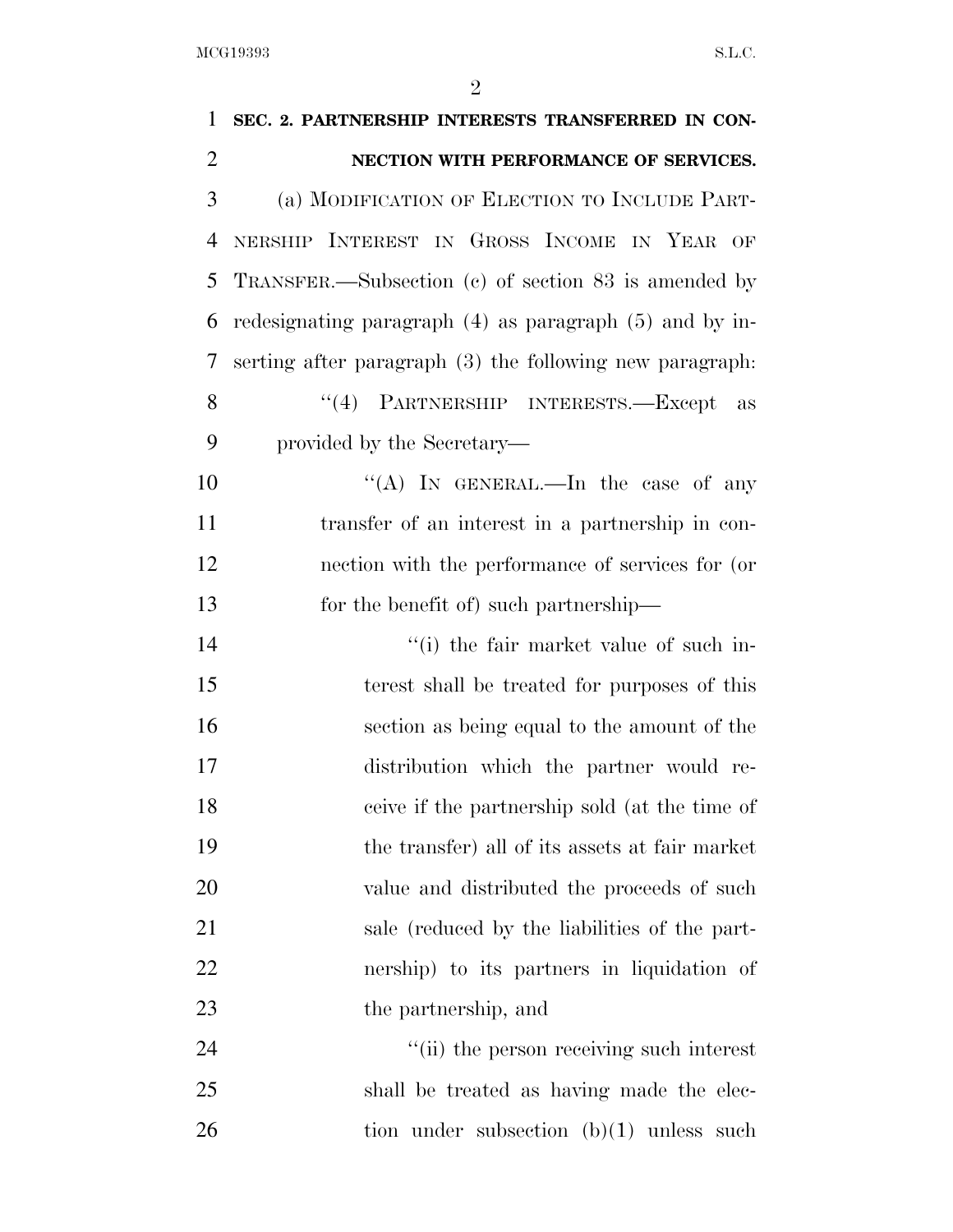| $\mathbf{1}$   |                                                      |
|----------------|------------------------------------------------------|
|                | person makes an election under this para-            |
| $\overline{2}$ | graph to have such subsection not apply.             |
| 3              | "(B) COORDINATION WITH OTHER PART-                   |
| $\overline{4}$ | NERSHIP RULES.—Except as otherwise provided          |
| 5              | by the Secretary, if, by reason of subparagraph      |
| 6              | $(A)$ , subsection $(b)(1)$ applies to a partnership |
| 7              | interest transferred to a person, then the           |
| 8              | amount included in the gross income of such          |
| 9              | person by reason of such subsection shall (at        |
| 10             | the time of the transfer)—                           |
| 11             | "(i) be treated as an addition to the                |
| 12             | capital account of such person with respect          |
| 13             | to such partnership for purposes of sub-             |
| 14             | chapter K, and                                       |
| 15             | "(ii) if such interest is an applicable              |
| 16             | partnership interest under section 1299 at           |
| 17             | any time, be treated as invested capital of          |
| 18             | such person with respect to such interest            |
| 19             | for purposes of such section.                        |
| 20             | "(C) ELECTION.—The election under sub-               |
| 21             | paragraph $(A)(ii)$ shall be made under rules        |
| 22             | similar to the rules of subsection $(b)(2)$ .        |
| 23             | $``$ (D) PARTNERSHIP INTEREST.—                      |
| 24             | "(i) IN GENERAL.—For purposes of                     |
| 25             | this paragraph, any applicable financial in-         |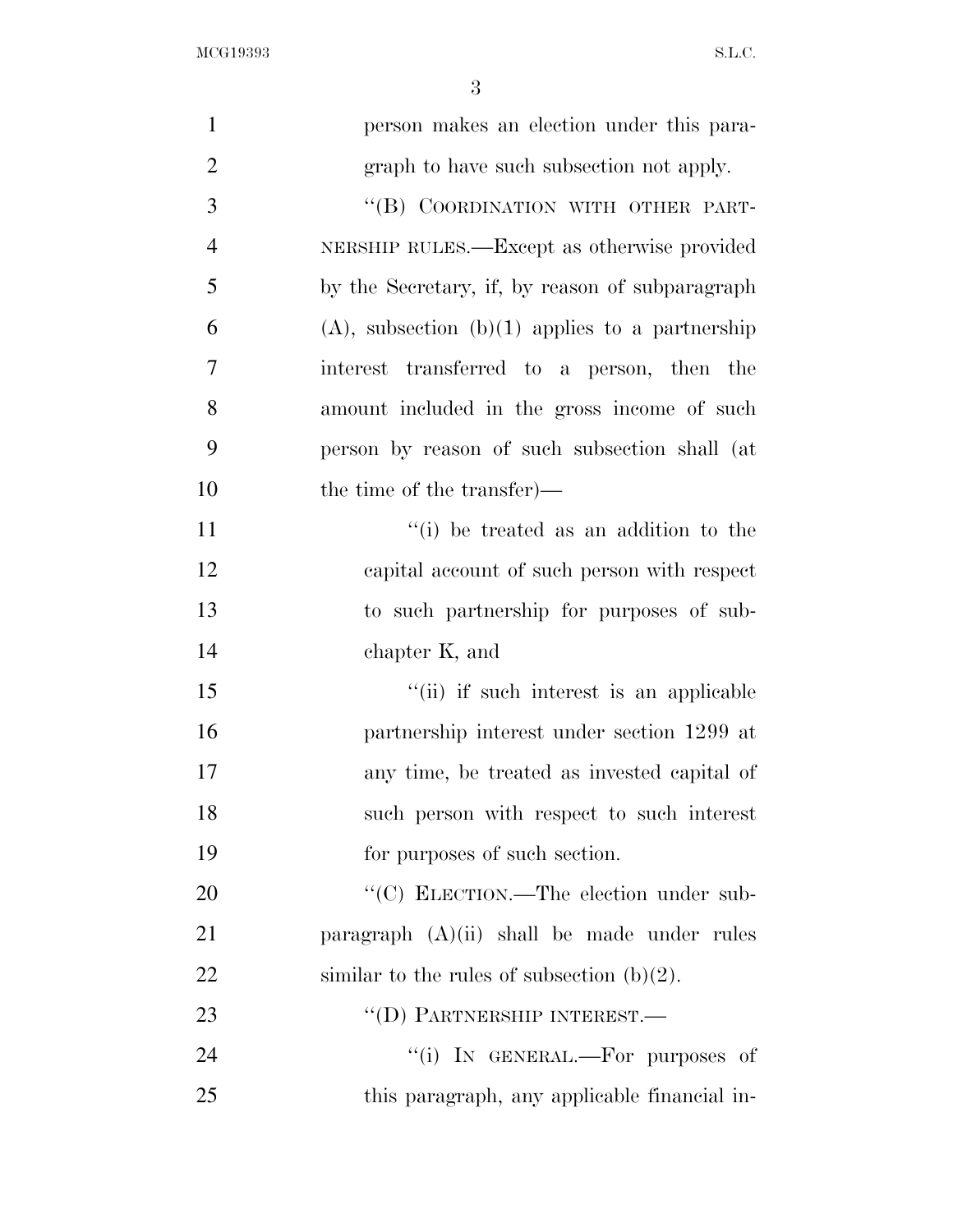| $\mathbf{1}$   | strument or contract (as defined in section                  |
|----------------|--------------------------------------------------------------|
| $\overline{2}$ | $1299(b)(2)(B)$ or interest in an entity                     |
| 3              | other than a partnership which is treated                    |
| $\overline{4}$ | as an applicable partnership interest under                  |
| 5              | section $1299(b)(2)$ shall be treated as an                  |
| 6              | interest in a partnership.                                   |
| $\overline{7}$ | REGULATIONS.—The Secretary<br>``(ii)                         |
| 8              | shall by regulations provide rules for the                   |
| 9              | application of this paragraph to applicable                  |
| 10             | financial instruments or contracts (as so                    |
| 11             | defined) or interests in entities other than                 |
| 12             | partnerships which are treated as partner-                   |
| 13             | ship interests under clause (i).".                           |
| 14             | (b) EFFECTIVE DATE.—The amendments made by                   |
| 15             | this section shall apply to interests in partnerships trans- |
| 16             | ferred after the date of the enactment of this Act.          |
| 17             | SEC. 3. TREATMENT OF CERTAIN PARTNERSHIP INTER-              |
| 18             | ESTS RECEIVED IN CONNECTION WITH PER-                        |
| 19             | FORMANCE OF SERVICES.                                        |
| 20             | (a) IN GENERAL.—Subchapter P of chapter 1 of the             |
| 21             | Internal Revenue Code of 1986 is amended by adding at        |
| 22             | the end the following new part:                              |
|                |                                                              |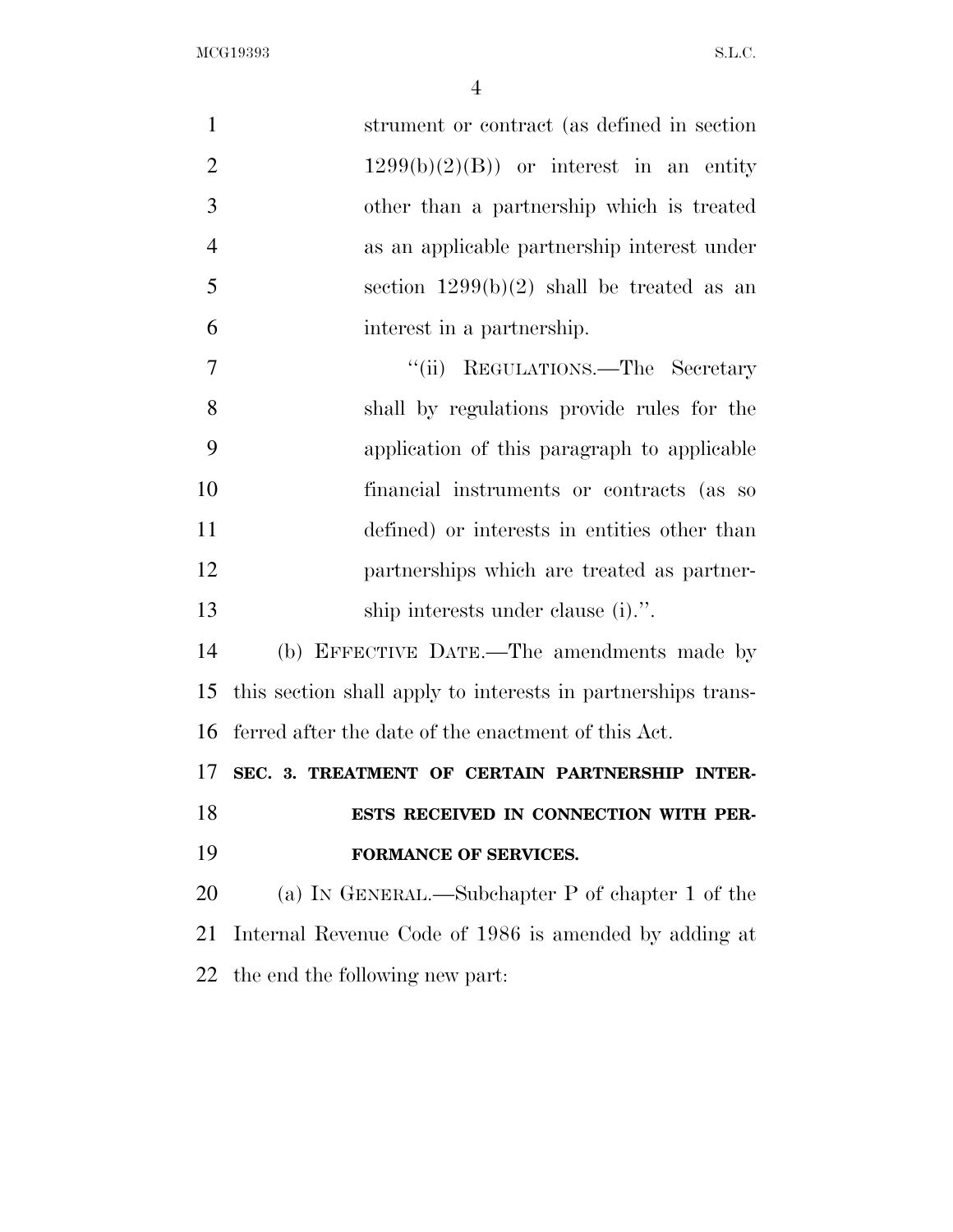## **''PART VII—TREATMENT OF CERTAIN PARTNER- SHIP INTERESTS RECEIVED IN CONNECTION WITH PERFORMANCE OF SERVICES**

''Sec. 1299. Treatment of certain partnership interests received in connection with performance of services.

### **''SEC. 1299. TREATMENT OF CERTAIN PARTNERSHIP INTER-**

### **ESTS RECEIVED IN CONNECTION WITH PER-FORMANCE OF SERVICES.**

 ''(a) IN GENERAL.—In the case of a taxpayer who holds 1 or more applicable partnership interests in any partnership at any time during any taxable year of the partnership ending with or within the taxable year of the taxpayer—

12 ''(1) there shall be included in the gross income of the taxpayer as ordinary income an amount equal to the aggregate of the deemed compensation amounts determined under subsection (c) with re-spect to such interests in all partnerships, and

 $\frac{1}{2}$  the taxpayer shall be treated as having for such taxable year of the taxpayer a long-term capital loss equal to the aggregate of such deemed com-pensation amounts.

 ''(b) APPLICABLE PARTNERSHIP INTEREST.—For purposes of this section—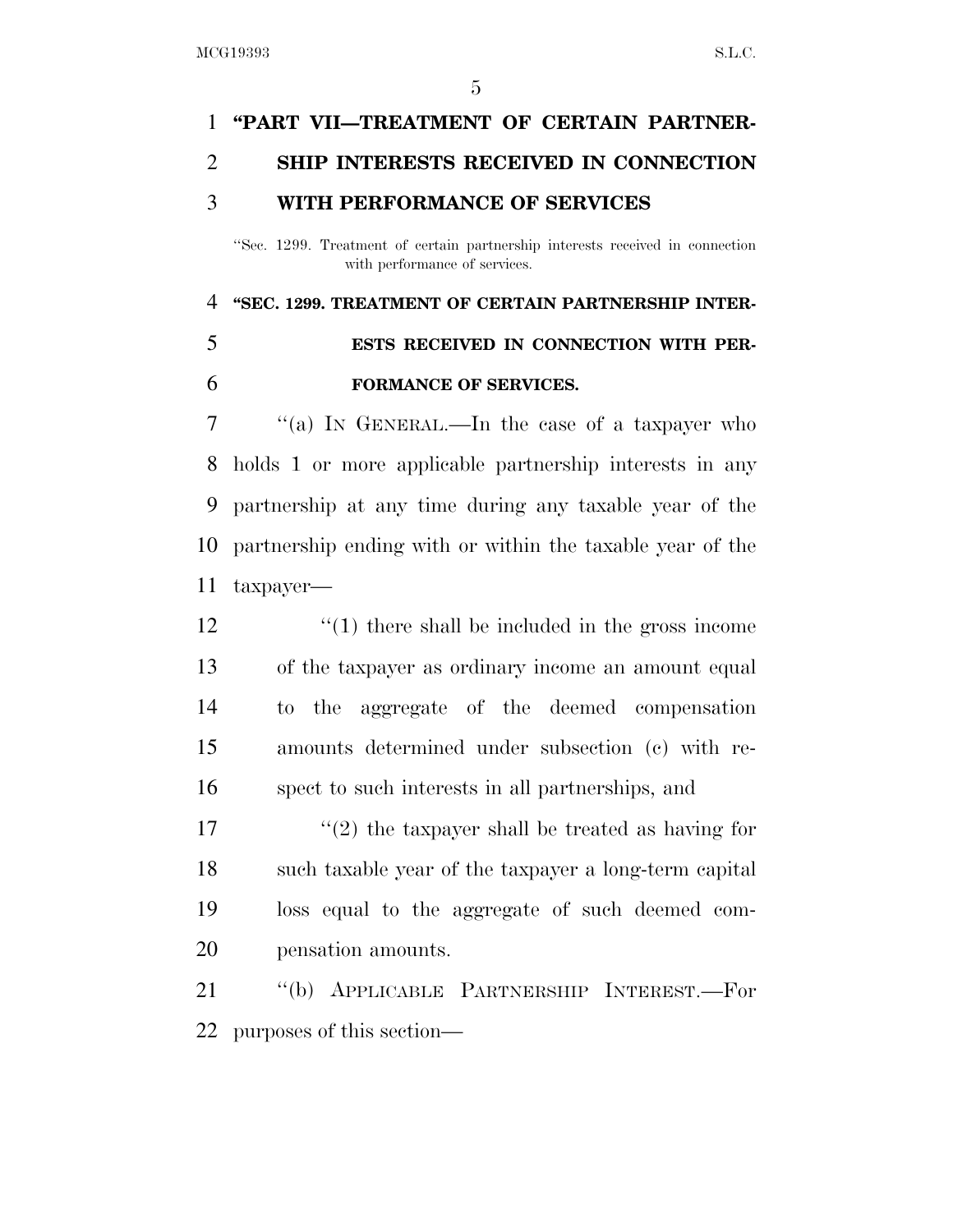| $\mathbf{1}$   | "(1) IN GENERAL.—Except as provided in this            |
|----------------|--------------------------------------------------------|
| $\overline{2}$ | subsection, the term 'applicable partnership interest' |
| 3              | means any interest in a partnership which—             |
| $\overline{4}$ | $\lq\lq$ is directly or indirectly transferred to      |
| 5              | (or held by) the taxpayer in connection with the       |
| 6              | performance of services by the taxpayer, or any        |
| 7              | other person, in any applicable trade or busi-         |
| 8              | ness, or                                               |
| 9              | "(B) is held by a taxpayer who received an             |
| 10             | applicable loan.                                       |
| 11             | Such term shall not include any interest which is ac-  |
| 12             | quired pursuant to a sale or disposition to which      |
| 13             | subsection $(c)(5)$ applies.                           |
| 14             | "(2) DETERMINATION OF INTEREST IN A PART-              |
| 15             | NERSHIP.                                               |
| 16             | "(A) IN GENERAL.—For purposes of para-                 |
| 17             | graph $(1)$ , the term 'interest in a partnership'     |
| 18             | includes—                                              |
| 19             | "(i) any applicable financial instru-                  |
| 20             | ment or contract, or                                   |
| 21             | "(ii) to the extent provided by the                    |
| 22             | Secretary, any interest in an entity other             |
| 23             | than a partnership if such interest would              |
| 24             | be treated as an applicable partnership in-            |
| 25             | terest if such entity were a partnership.              |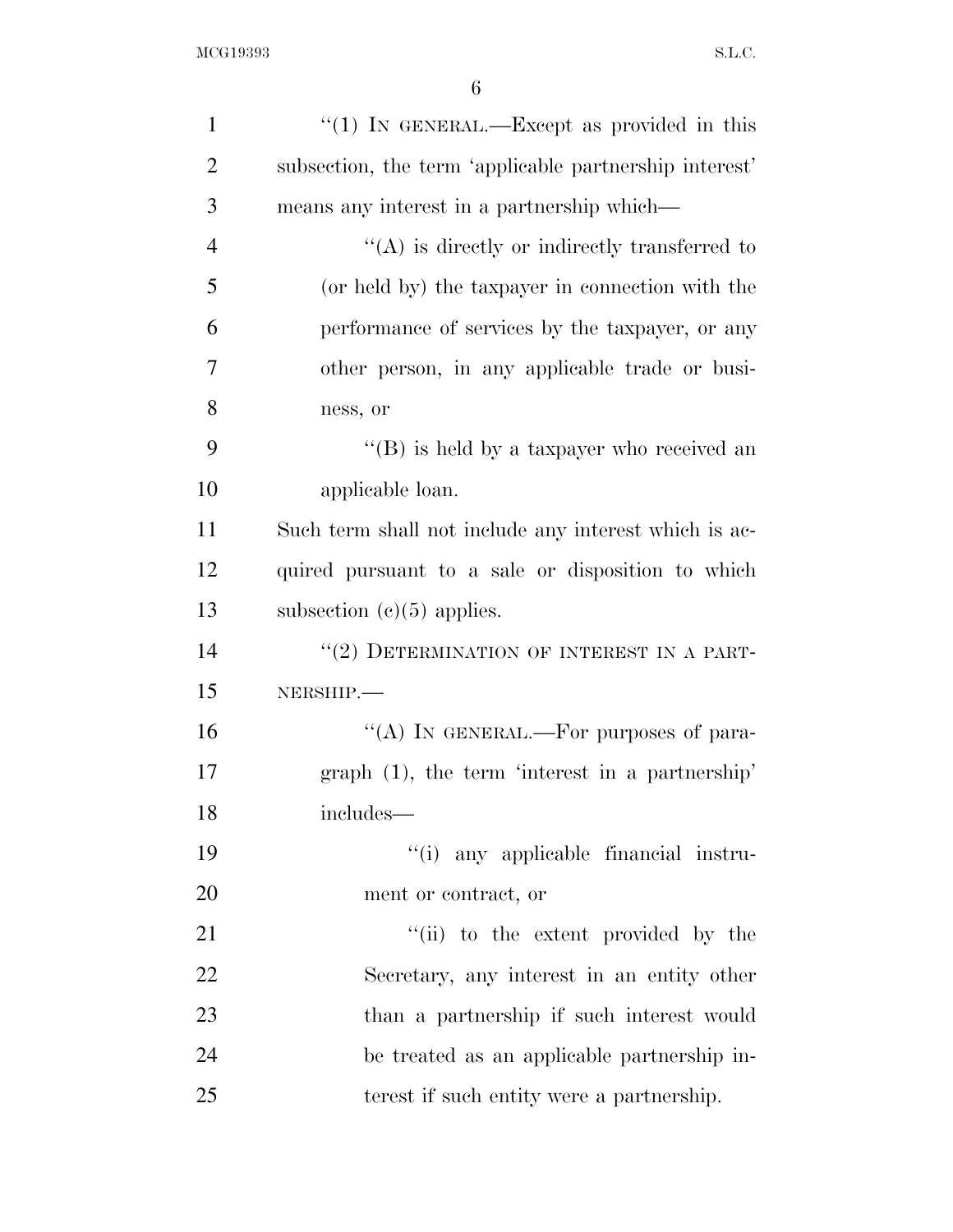| $\mathbf{1}$   | "(B) APPLICABLE FINANCIAL INSTRUMENT           |
|----------------|------------------------------------------------|
| $\overline{2}$ | OR CONTRACT.—For purposes of this para-        |
| 3              | graph                                          |
| $\overline{4}$ | "(i) IN GENERAL.—The term 'applica-            |
| 5              | ble financial instrument or contract' means    |
| 6              | any financial instrument or contract the       |
| 7              | value of which is determined in whole or in    |
| 8              | part by reference to the partnership (in-      |
| 9              | cluding the amount of partnership dis-         |
| 10             | tributions, the value of partnership assets,   |
| 11             | or the results of partnership operations).     |
| 12             | "(ii) EXCEPTION FOR NON-CONVERT-               |
| 13             | IBLE DEBT.—Such term shall not include         |
| 14             | a financial instrument or contract if such     |
| 15             | instrument or contract—                        |
| 16             | $\lq\lq$ is treated as debt for Fed-           |
| 17             | eral tax purposes, and                         |
| 18             | $\lq\lq$ (II) is not convertible into or       |
| 19             | exchangeable for an interest in the            |
| 20             | capital or profits of the partnership          |
| 21             | and does not provide for a payment of          |
| 22             | equivalent value.                              |
| 23             | $``(3)$ APPLICABLE TRADE OR BUSINESS.—         |
| 24             | "(A) IN GENERAL.—For purposes of para-         |
| 25             | graph $(1)(A)$ , the term 'applicable trade or |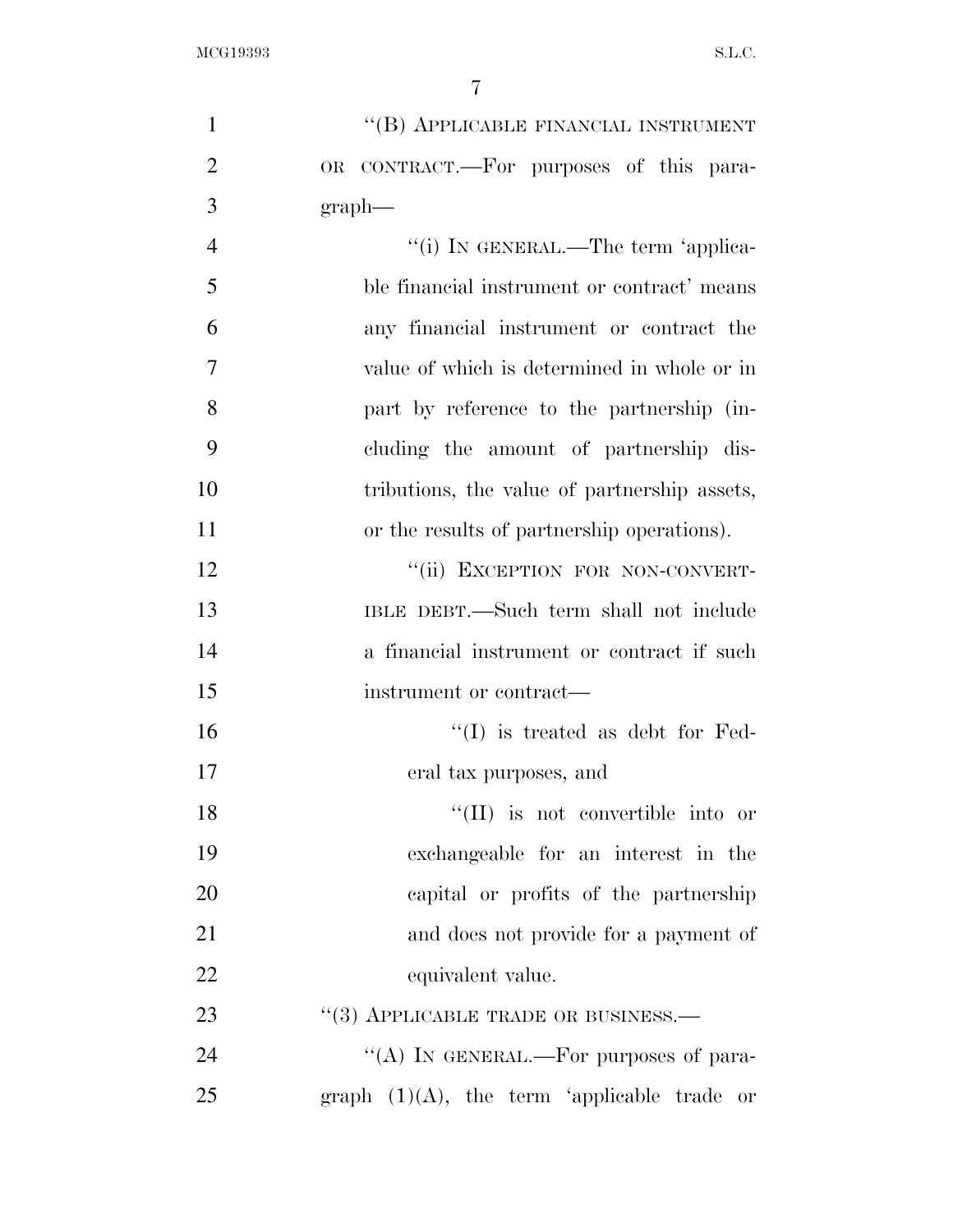| $\mathbf{1}$   | business' means any activity conducted on a       |
|----------------|---------------------------------------------------|
| $\overline{2}$ | regular, continuous, and substantial basis        |
| 3              | which, regardless of whether the activity is con- |
| $\overline{4}$ | ducted in one or more entities, consists, in      |
| 5              | whole or in part, of-                             |
| 6              | "(i) raising or returning capital, and            |
| $\tau$         | $``$ (ii) either—                                 |
| 8              | $\lq\lq$ investing in (including ac-              |
| 9              | quiring or disposing of) specified as-            |
| 10             | sets (or identifying specified assets for         |
| 11             | such investing, acquisition, or disposi-          |
| 12             | tion), or                                         |
| 13             | $\lq\lq$ (II) developing specified assets.        |
| 14             | $\lq\lq$ (B) SPECIFIED ASSETS.—                   |
| 15             | "(i) IN GENERAL.—The term 'speci-                 |
| 16             | fied assets' means securities, commodities,       |
| 17             | real estate held for rental or investment,        |
| 18             | cash or cash equivalents, options or deriva-      |
| 19             | tive contracts with respect to any of the         |
| 20             | foregoing, and an interest in a partnership       |
| 21             | if such partnership has a direct or indirect      |
| 22             | interest in any of the foregoing.                 |
| 23             | "(ii) SECURITIES.—For purposes of                 |
| 24             | clause (i), the term 'securities' has the         |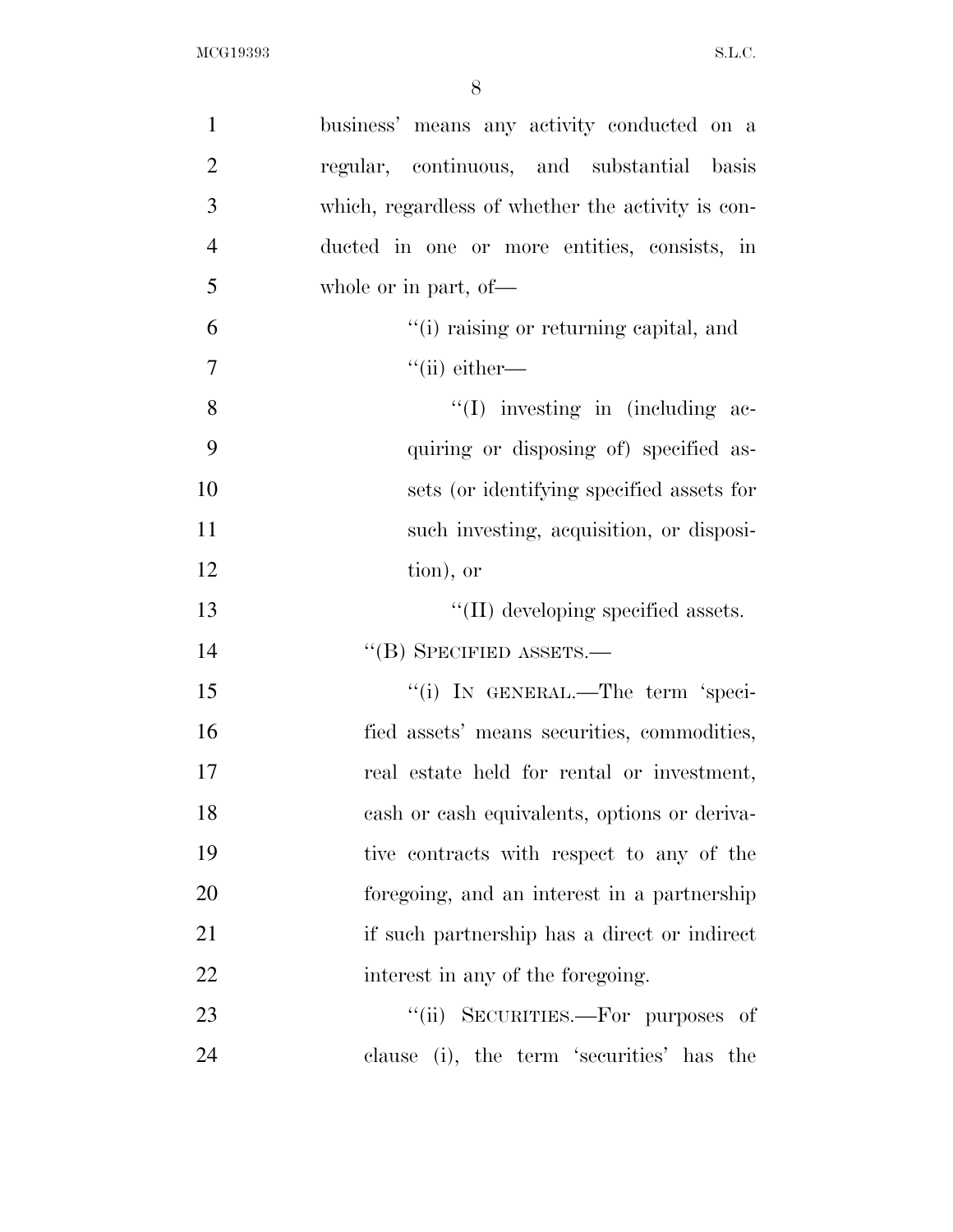| $\mathbf{1}$   | meaning given such term under section            |
|----------------|--------------------------------------------------|
| $\overline{2}$ | $475(e)(2)$ , determined—                        |
| 3              | "(I) by applying subparagraph                    |
| $\overline{4}$ | (B) thereof without regard to whether            |
| 5              | the interest is widely held or publicly          |
| 6              | traded, and                                      |
| $\overline{7}$ | "(II) without regard to the last                 |
| 8              | sentence thereof.                                |
| 9              | "(iii) COMMODITIES.—For purposes                 |
| 10             | of clause (i), the term 'commodities' has        |
| 11             | the meaning given such term under section        |
| 12             | $475(e)(2)$ , except that such term shall not    |
| 13             | include commodities held in connection           |
| 14             | with the active conduct of a commodities         |
| 15             | business as a producer, processor, mer-          |
| 16             | chant, or handler of commodities.                |
| 17             | $``(4)$ APPLICABLE LOAN.—                        |
| 18             | "(A) IN GENERAL.—The term 'applicable            |
| 19             | loan' means, with respect to any partnership in- |
| 20             | terest, any loan issued directly or indirectly   |
| 21             | from the partnership, any other partner of the   |
| 22             | partnership, or any person related to such other |
| 23             | partner or such partnership.                     |
| 24             | "(B) SAFE HARBOR.—The term 'applicable           |
| 25             | loan' does not include any loan which—           |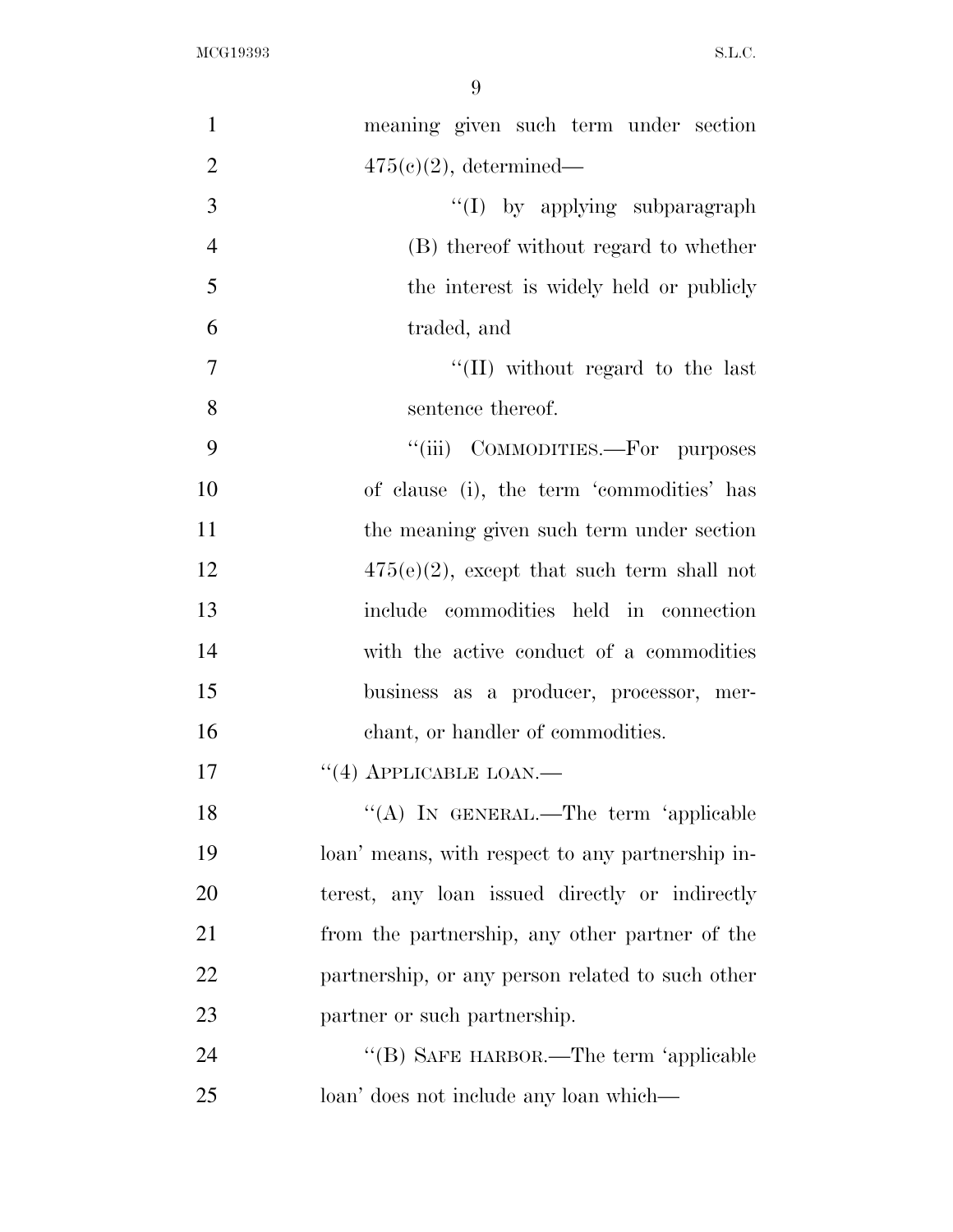| $\mathbf{1}$   | "(i) is fully recourse to the borrower          |
|----------------|-------------------------------------------------|
| $\overline{2}$ | or fully secured by the borrower's assets,      |
| 3              | and                                             |
| $\overline{4}$ | "(ii) requires payments of interest             |
| 5              | with a stated rate not less than the speci-     |
| 6              | fied rate determined under subsection           |
| 7              | (e)(2).                                         |
| 8              | "(c) DEEMED COMPENSATION AMOUNT.-For pur-       |
| 9              | poses of this section—                          |
| 10             | $``(1)$ DEEMED COMPENSATION AMOUNT.—            |
| 11             | "(A) IN GENERAL.—The term 'deemed               |
| 12             | compensation amount' means, with respect to     |
| 13             | any applicable partnership interest for any     |
| 14             | partnership taxable year, an amount equal to    |
| 15             | the product of—                                 |
| 16             | "(i) the specified rate determined              |
| 17             | under paragraph $(2)$ for the calendar year     |
| 18             | in which such taxable year begins, multi-       |
| 19             | plied by                                        |
| 20             | $\lq$ <sup>"</sup> (ii) the excess (if any) of— |
| 21             | $\lq\lq$ (I) an amount equal to the ap-         |
| 22             | plicable percentage of the weighted             |
| 23             | average of the aggregate of invested            |
| 24             | capital of all partners of the partner-         |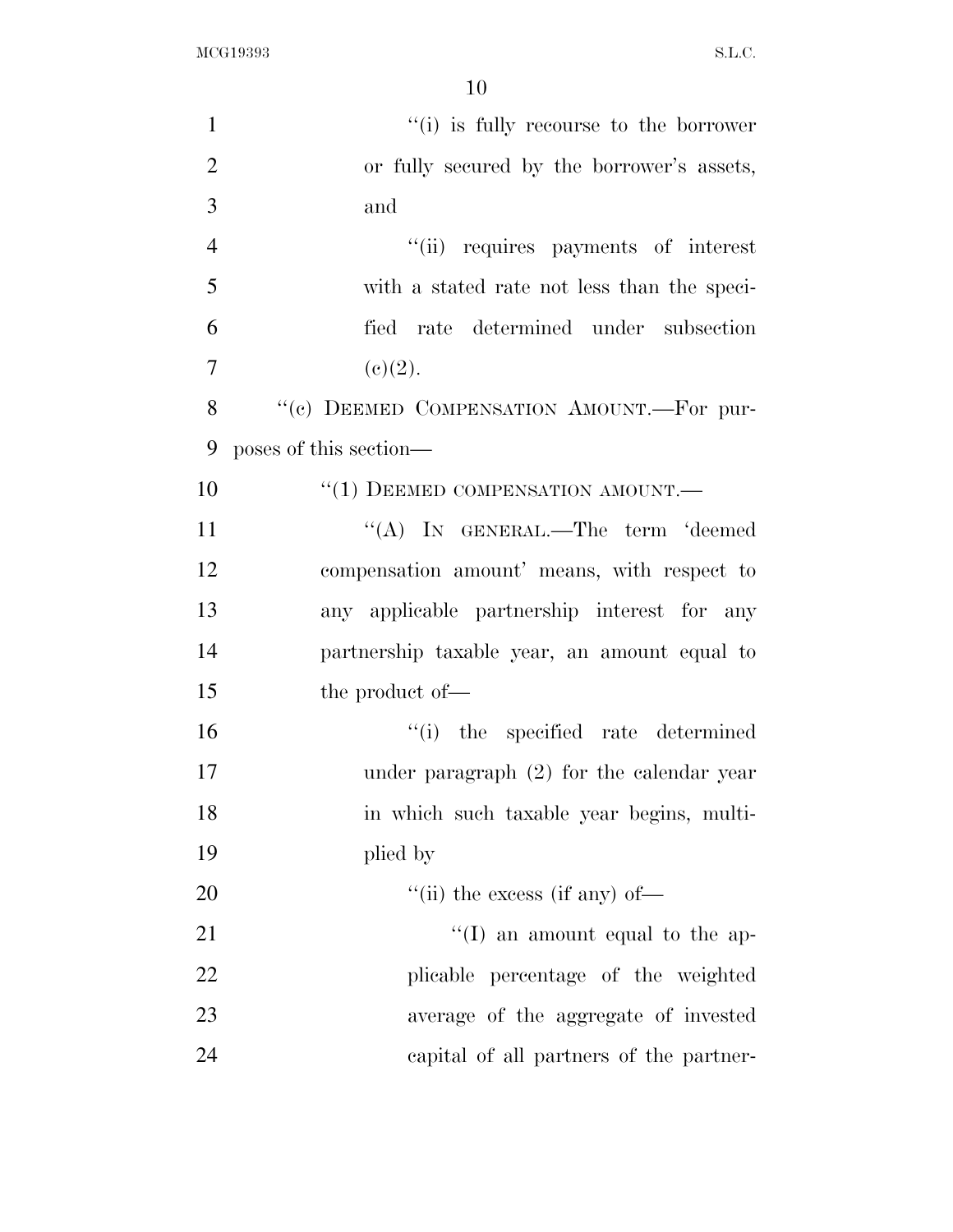| $\mathbf{1}$   | ship on each measurement date occur-              |
|----------------|---------------------------------------------------|
| $\overline{2}$ | ring within such taxable year, over               |
| 3              | $\lq$ (II) the weighted average of in-            |
| $\overline{4}$ | vested capital with respect to the ap-            |
| 5              | plicable partnership interest on each             |
| 6              | measurement date occurring within                 |
| $\overline{7}$ | such taxable year.                                |
| 8              | "(B) MEASUREMENT DATE.—For purposes               |
| 9              | of subparagraph $(A)$ , the term 'measurement     |
| 10             | date' means—                                      |
| 11             | "(i) the last day of the partnership              |
| 12             | taxable year,                                     |
| 13             | "(ii) any date specified in the regula-           |
| 14             | tions under subchapter K as a date on             |
| 15             | which to revalue property of the partner-         |
| 16             | ship for purposes of adjusting capital ac-        |
| 17             | counts of the partner (without regard to          |
| 18             | whether the partnership capital accounts          |
| 19             | are adjusted on that date), and                   |
| 20             | "(iii) any other date specified by the            |
| 21             | Secretary.                                        |
| 22             | "(2) SPECIFIED RATE.—The term 'specified          |
| 23             | rate' means, with respect to any calendar year, a |
| 24             | percentage equal to the sum of—                   |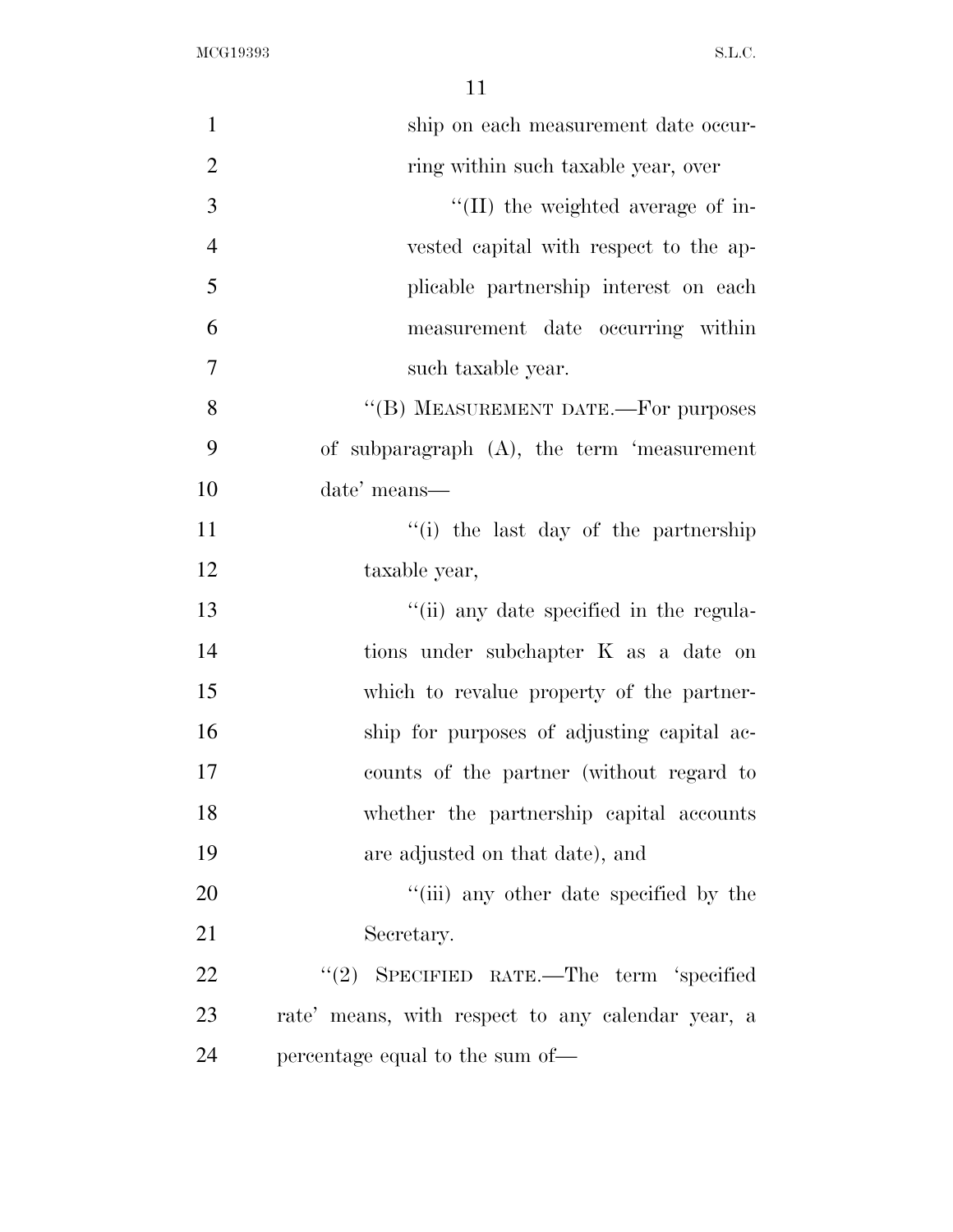| $\mathbf{1}$   | $\lq\lq$ the first segment rate (as defined in   |
|----------------|--------------------------------------------------|
| $\mathbf{2}$   | section $430(h)(2)(C)(i)$ for the first month of |
| 3              | such calendar year, plus                         |
| $\overline{4}$ | $\lq\lq (B)$ 9 percentage points.                |
| 5              | $``(3)$ APPLICABLE PERCENTAGE.—                  |
| 6              | "(A) IN GENERAL.—The term 'applicable            |
| $\overline{7}$ | percentage' means, with respect to any applica-  |
| 8              | ble partnership interest, the highest percentage |
| 9              | of profits of the partnership which could be al- |
| 10             | located to such interest (consistent with the    |
| 11             | partnership agreement and determined as if all   |
| 12             | performance targets with respect to such inter-  |
| 13             | est had been met).                               |
| 14             | "(B) SECRETARIAL AUTHORITY.—The Sec-             |
| 15             | retary shall prescribe rules for the determina-  |
| 16             | tion of the applicable percentage in cases in    |
| 17             | which the percentage of profits of a partnership |
| 18             | which may be allocated to the applicable part-   |
| 19             | nership interest under the partnership agree-    |
| 20             | ment may temporarily exceed the highest per-     |
| 21             | centage determined under subparagraph (A).       |
| 22             | $``(4)$ INVESTED CAPITAL.—                       |
| 23             | "(A) IN GENERAL.—The term 'invested              |
| 24             | capital' means, with respect to any partner as   |
| 25             | of any day, the excess of—                       |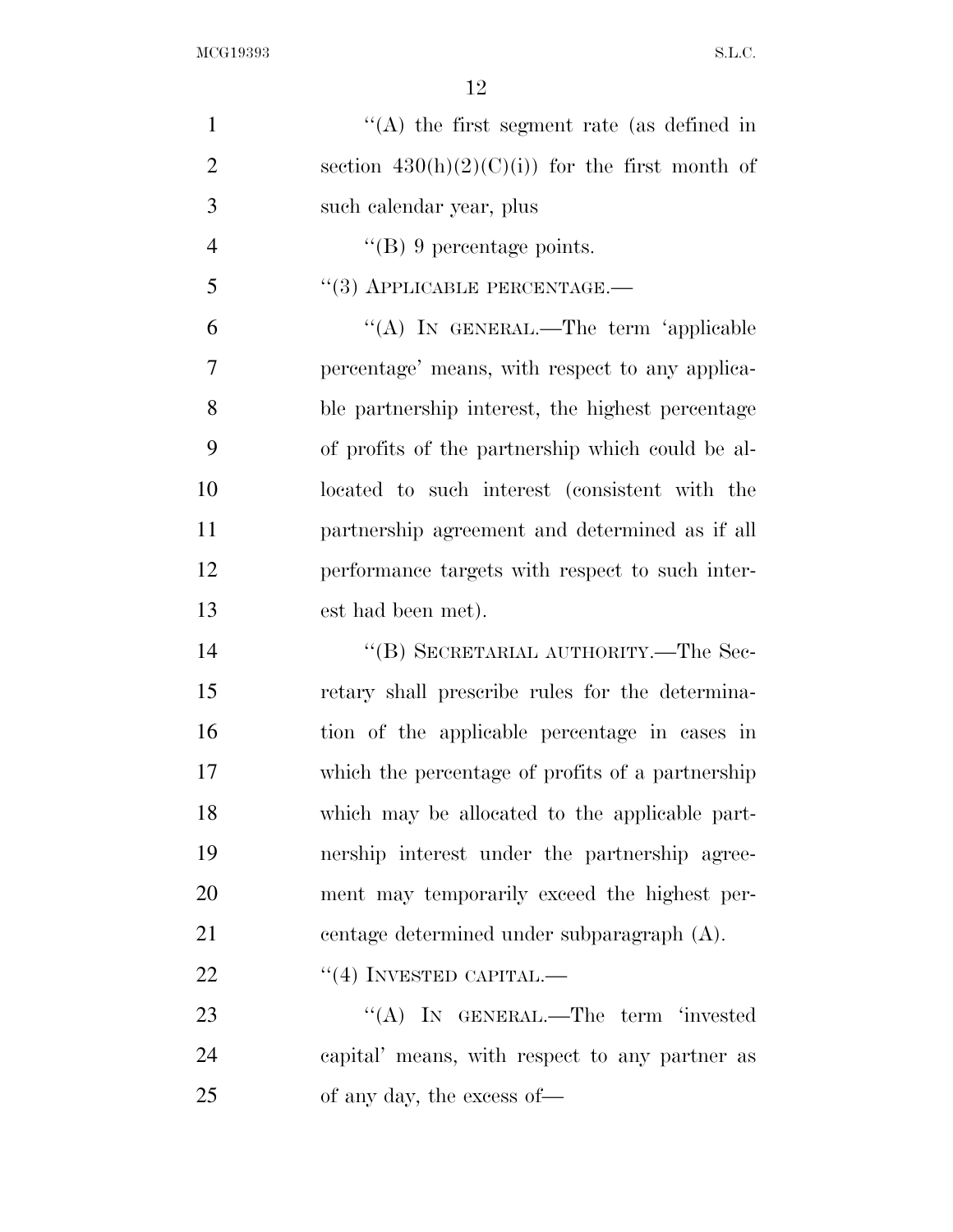| $\mathbf{1}$   | $\lq$ <sup>"</sup> (i) the sum of —      |
|----------------|------------------------------------------|
| $\mathbf{2}$   | "(I) the total cumulative value,         |
| 3              | determined at the time of contribu-      |
| $\overline{4}$ | tion, of all money or other property     |
| 5              | contributed by the partner to the        |
| 6              | partnership on or before such day (net   |
| $\overline{7}$ | of any liabilities the partnership is    |
| 8              | considered to assume or take subject     |
| 9              | to), plus                                |
| 10             | "(II) the aggregate amounts of           |
| 11             | the partner's distributive share of in-  |
| 12             | come and gain (other than unrealized     |
| 13             | gains resulting from revaluations of     |
| 14             | partnership property) as of such day,    |
| 15             | over                                     |
| 16             | $\lq\lq$ (ii) the sum of —               |
| 17             | "(I) the aggregate value, deter-         |
| 18             | mined at the time of distribution, of    |
| 19             | all money or other property distrib-     |
| 20             | uted to the partner from the partner-    |
| 21             | ship on or before such day (net of any   |
| 22             | liabilities the partner is considered to |
| 23             | assume or take subject to), plus         |
| 24             | $\lq\lq$ (II) the aggregate amount of    |
| 25             | the partner's distributive share of loss |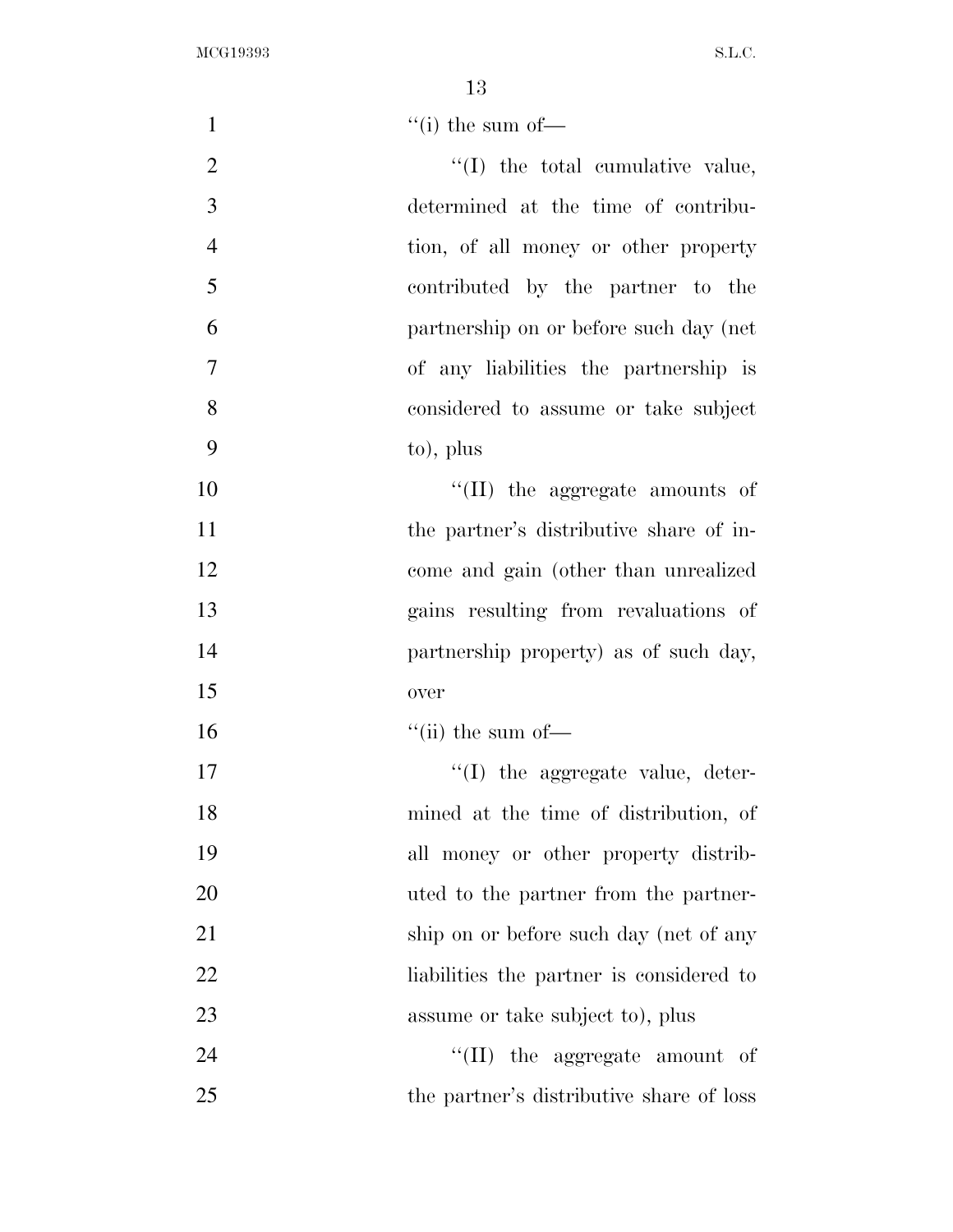| $\mathbf{1}$   | and deductions of the partnership as               |
|----------------|----------------------------------------------------|
| $\overline{2}$ | of such day (determined without re-                |
| 3              | gard to unrealized losses resulting                |
| $\overline{4}$ | from revaluations of partnership prop-             |
| 5              | erty).                                             |
| 6              | "(B) TREATMENT OF RELATED PARTY                    |
| 7              | BORROWINGS.—For purposes of paragraph              |
| 8              | $(1)(A)$ , the amount of invested capital with re- |
| 9              | spect to any applicable partnership interest       |
| 10             | shall be reduced by the amount of any applica-     |
| 11             | ble loan to a partner who is described in sub-     |
| 12             | section $(b)(1)(B)$ .                              |
| 13             | "(5) ACCELERATED INCLUSION IN CASE<br>OF           |
| 14             | DISPOSITION OF APPLICABLE PARTNERSHIP INTER-       |
| 15             | EST.                                               |
| 16             | "(A) IN GENERAL.—If a taxpayer who                 |
| 17             | holds an applicable partnership interest sells or  |
| 18             | disposes of any portion of such interest during    |
| 19             | a taxable year in the applicable period, the       |
| 20             | amount determined under this subsection for        |
| 21             | such taxable year shall be the sum of—             |
| 22             | "(i) the amount determined under                   |
| 23             | paragraph (1) for the taxable year (deter-         |
| 24             | mined as if no such sale or disposition had        |
| 25             | occurred), plus                                    |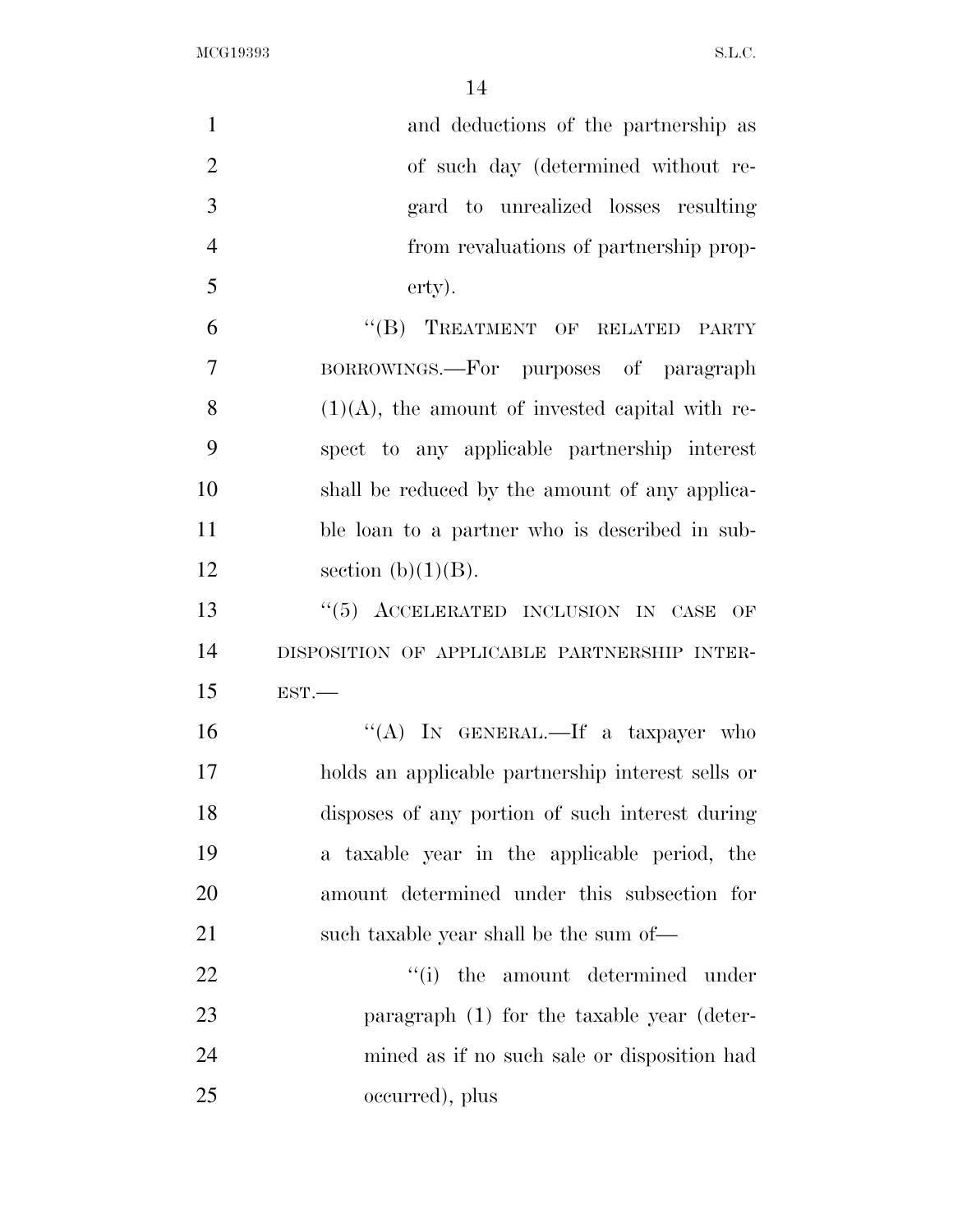| $\mathbf{1}$   | "(ii) an amount equal to the product                    |
|----------------|---------------------------------------------------------|
| $\overline{2}$ | $of$ —                                                  |
| 3              | $\lq\lq$ (I) the excess of the amount de-               |
| $\overline{4}$ | termined under clause (i) over the                      |
| 5              | amount determined under paragraph                       |
| 6              | $(1)$ for the taxable year, and                         |
| 7              | $\lq$ (II) the number of taxable years                  |
| 8              | beginning after the date of the sale or                 |
| 9              | disposition and before the last day of                  |
| 10             | the applicable period.                                  |
| 11             | "(B) APPLICABLE PERIOD.—For purposes                    |
| 12             | of this paragraph, the applicable period is the         |
| 13             | 10-year period beginning on the later of—               |
| 14             | "(i) the date the taxpayer acquired                     |
| 15             | the applicable partnership interest, or                 |
| 16             | "(ii) the last date described in para-                  |
| 17             | graph $(1)(B)(ii)$ on which there was an in-            |
| 18             | crease in the amount of the taxpayers ap-               |
| 19             | plicable percentage of the aggregate in-                |
| 20             | vested capital of all partners of the part-             |
| 21             | nership.                                                |
| 22             | MULTIPLE INTERESTS.—If at any time<br>(6)               |
| 23             | during a taxable year a taxpayer holds directly or in-  |
| 24             | directly more than 1 applicable partnership interest    |
| 25             | in a single partnership, such interests shall be treat- |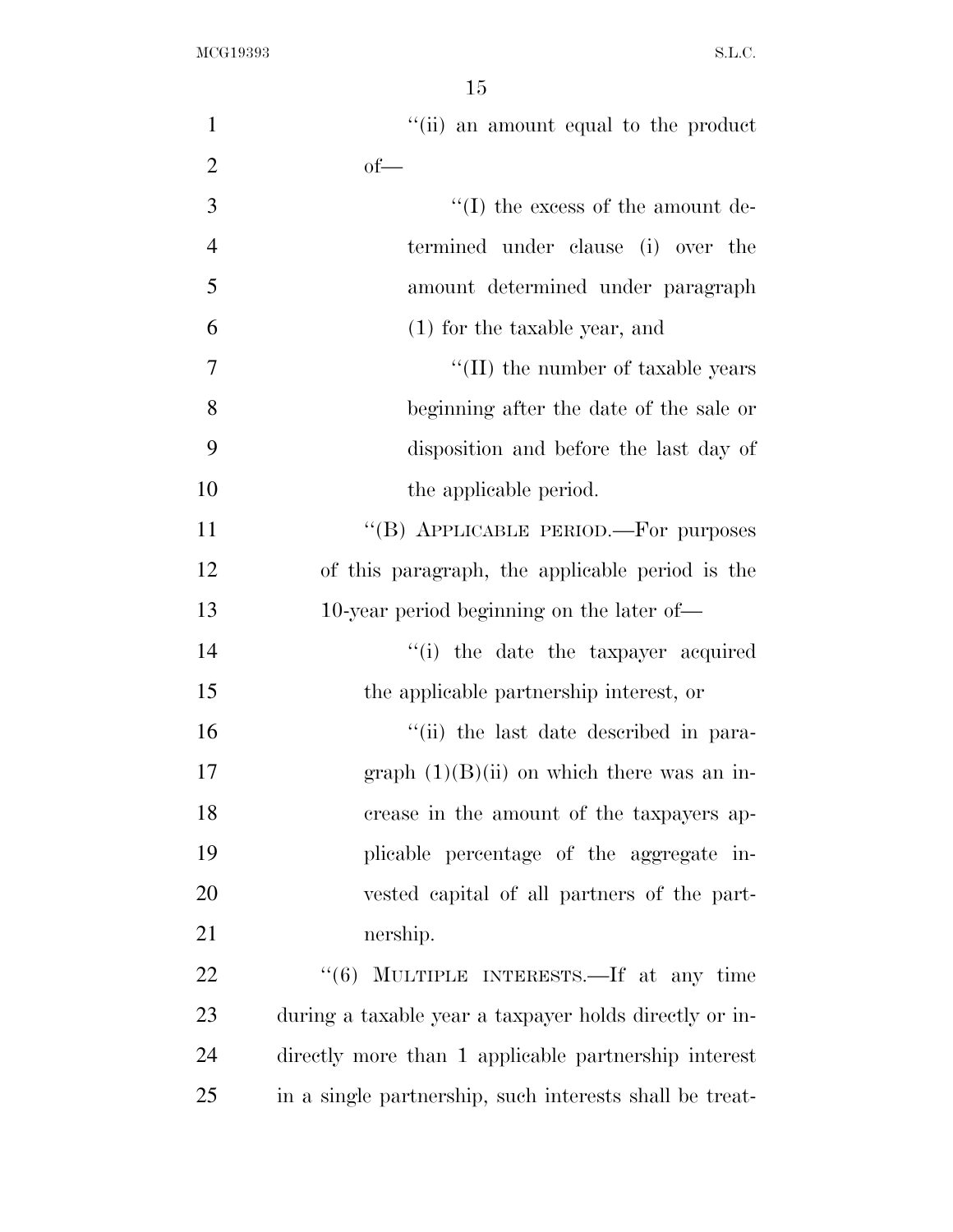ed as 1 applicable partnership interest for purposes of applying this subsection.

 ''(d) RELATED PERSON.—For purposes of this sec- tion, a person shall be treated as related to another person if the relationship between such persons would be de-6 scribed in section  $267(b)$  or  $707(b)$ .

 ''(e) REPORTING.—A partnership shall report to the Secretary, and include with the information required to be furnished under section 6031(b) to each partner, the amount of the partner's deemed compensation amount for the taxable year, if any. A similar rule applies to any enti- ty that receives a report of a deemed compensation amount for the taxable year.

 ''(f) REGULATIONS.—The Secretary shall issue such regulations or other guidance as necessary to carry out this section, including regulations—

 $\mathcal{U}(1)$  to prevent the abuse of the purposes of 18 this section, including through—

19  $\cdot$  ''(A) the allocation of income to tax indif-ferent parties, or

21 ''(B) a reduction or increase in the in- vested capital of any partner (including at-tempts to undervalue or overvalue property),

24  $\frac{1}{2}$   $\frac{1}{2}$  which provide for the application of the rules of subsection (c) to applicable financial instru-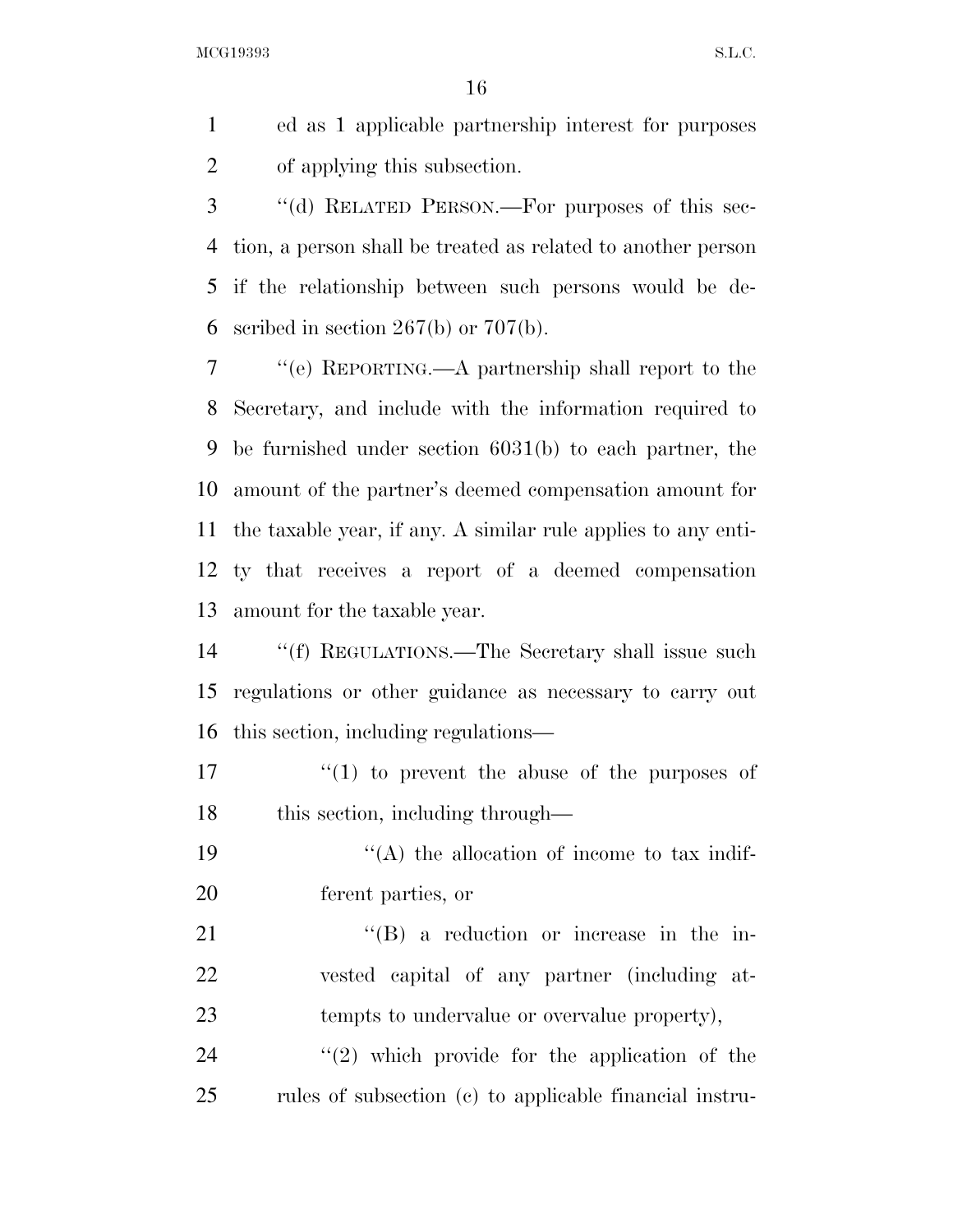| $\mathbf{1}$   | ments and contracts and to entities other than part-             |
|----------------|------------------------------------------------------------------|
| $\overline{2}$ | nerships,                                                        |
| 3              | "(3) which provide that partnership interests                    |
| $\overline{4}$ | shall not fail to be treated as transferred or held in           |
| 5              | connection with the performance of services merely               |
| 6              | because the taxpayer also made contributions to the              |
| 7              | partnership,                                                     |
| 8              | $"$ (4) which provide in appropriate circumstances               |
| 9              | for purposes of this section the aggregation of assets           |
| 10             | by related partnerships or for<br>held<br>the                    |
| 11             | disaggregation of assets within 1 partnership,                   |
| 12             | $\cdot\cdot$ (5) which provide for the application of this       |
| 13             | section in cases of tiered structures or entities,               |
| 14             | $\cdot\cdot\cdot(6)$ which provide guidance with respect to for- |
| 15             | giveness of any loan described in<br>subsection                  |
| 16             | $(b)(4)(B)$ , and                                                |
| 17             | "(7) which provide rules for transfers or liq-                   |
| 18             | uidations of applicable partnership interests by gift,           |
| 19             | inheritance, substituted basis transactions, and other           |
| 20             | transactions in which income is not recognized at                |
| 21             | the time of the transaction.".                                   |
| 22             | (b) CONFORMING AMENDMENTS.—                                      |
| 23             | $(1)(A)$ Part IV of subchapter O of chapter 1 of                 |
| 24             | the Internal Revenue Code of 1986 is amended by                  |

striking section 1061.